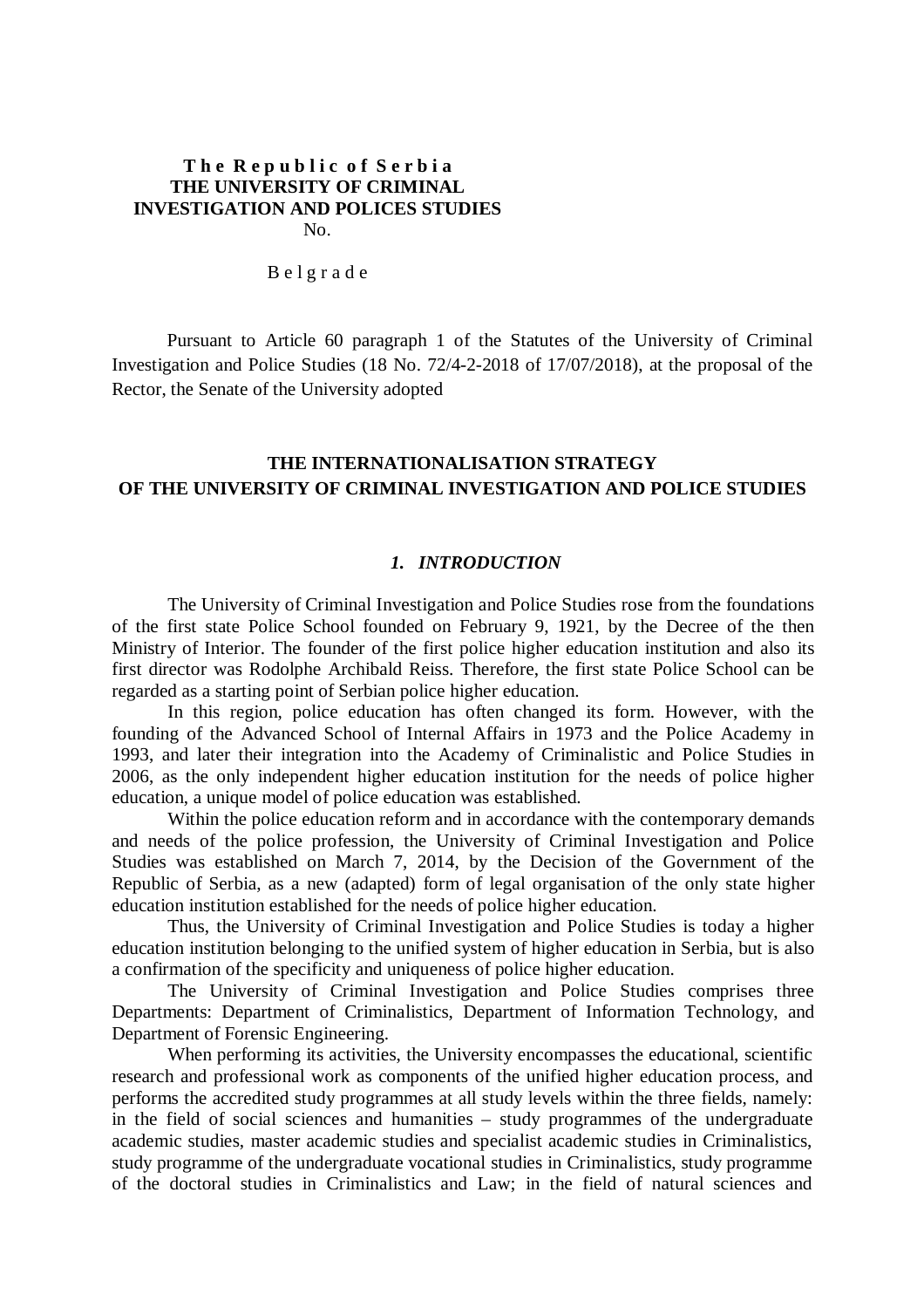mathematics – study programmes of the undergraduate academic studies, master academic studies and doctoral academic studies in Information Technology; in the field of technical and technological sciences – study programmes of the undergraduate academic studies, master academic studies and doctoral academic studies in Forensic Engineering.

In this way, the University carries out:

- academic and vocational study programmes for the needs of the police profession and for the needs of other lines of work closely connected to the core activity of the Ministry of Interior;
- other forms of professional education and development of importance for criminalistic, police and security affairs;
- fundamental, applied and developmental research in the field of Criminalistics and Security, Forensic Engineering and Information Technology, as well as researches for the purpose of the development of educational activity and performance of police affairs.

The University of Criminal Investigation and Police Studies is committed to achieving high standards when performing the aforementioned core tasks, while observing the European university education principles and standards and guidelines for quality assurance in the European Higher Education Area.

The process of transformation and change of legal form of organization into the University has caused particularly intense activities in the international field, in accordance with the global trends emerging nowadays in the field of higher education and refer to the increase of multicultural tolerance and knowledge exchange through the mobility of students, teaching and non-teaching staff. Precisely for these reasons, through the Internationalisation Strategy, the University has defined in more detail the institutional frameworks and activities envisaged in its implementation, as well as the guidelines for the work of the whole University aimed at further and a more comprehensive development of the international cooperation.

# *2. DEFINING THE CONCEPT AND MEANING OF INTERNATIONALISATION*

Internationalisation is a process of implementation of international, intercultural and supranational educational models into university teaching, research, and associated activities, for the purpose of a more comprehensive involvement of the University in the regional, European and global trends in the fields of science, higher education and knowledge transfer.

#### *3. ORIENTATION FOR INTERNATIONALISATION*

The University of Criminal Investigation and Police Studies is oriented towards developing and promoting internationalisation among students, teaching and non-teaching staff, as well as towards flexible innovation and adoption of the new and better standards arising from the process of internalisation and mobility.

The University's activities will be directed towards expanding the circle of institutions with which it will cooperate in the fields of science and higher education. When there are justified interests, bilateral cooperation will be raised to the level of strategic partnership.

The Internationalisation Strategy will be available on the University's website.

In order to monitor the internationalisation process, the University will periodically draw up reports on realized cooperation and mobility.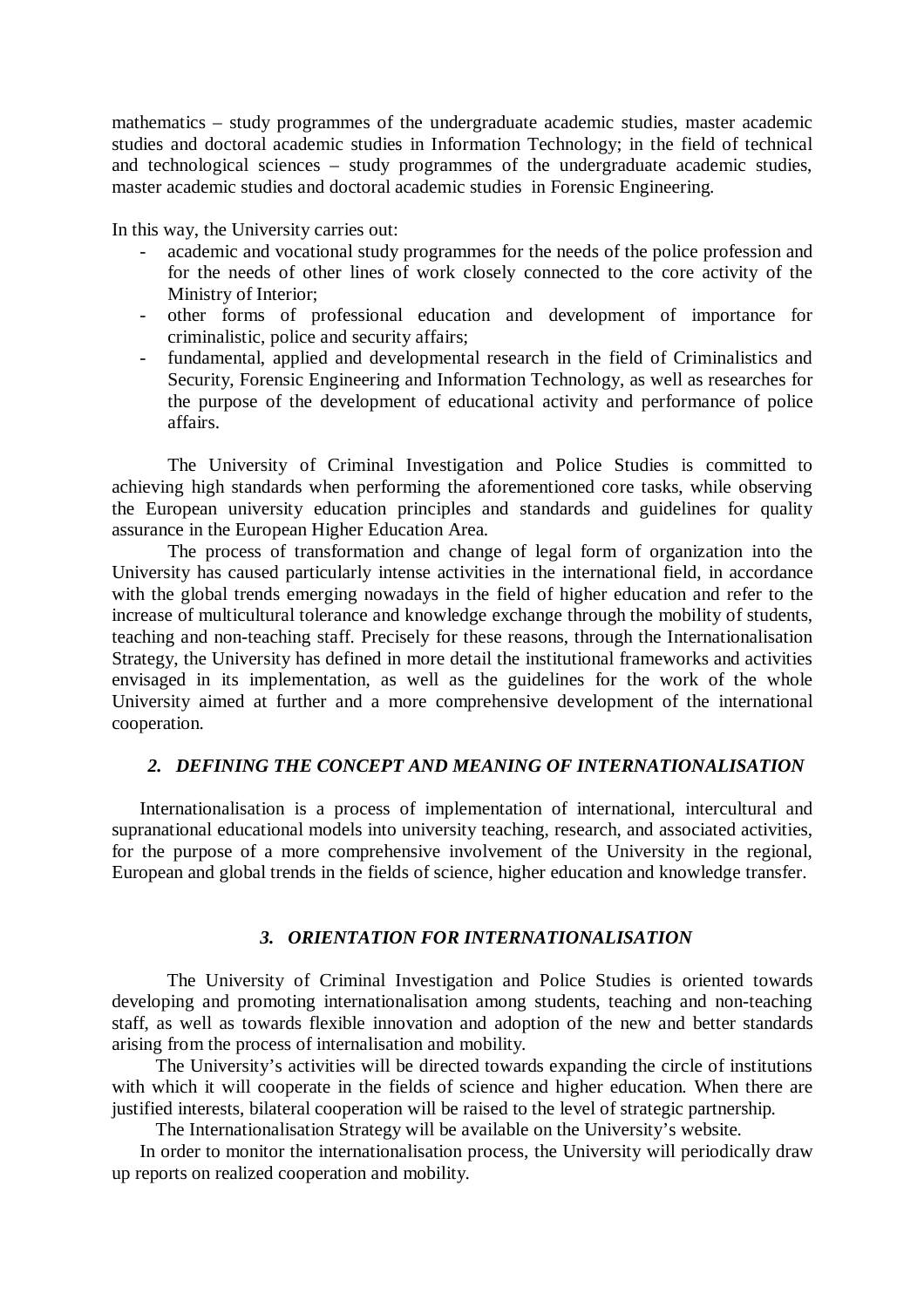## *4. VISION*

In the forthcoming period, the University of Criminal Investigation and Police Studies will implement the European and world models and standards of education, both in the knowledge transfer and in the application of contemporary methods in education, especially in the field of police higher education. The University will be a partner recognized by international higher education institutions with the highest academic standards which provides students, as well as teaching and non-teaching staff, with the opportunity to gain general, scientific and professional police knowledge and skills, in compliance with the needs of the society and planned regional and national development, as well as the vision of the Ministry of Interior.

The University of Criminal Investigation and Police Studies should be recognized, acknowledged, and known as an institution that plays an active role in the field of police education, knowledge transfer and science at the global level.

The University will deepen its activities within the Association of European Police Colleges and more actively participate in the already achieved international inter-institutional cooperation.

### *5. MISSION*

The mission of the University of Criminal Investigation and Police Studies is, through international activities, to tend to provide its students, teaching and non-teaching staff with the most favourable conditions, mechanisms and procedures that will encourage and support the realization of activities necessary for the internationalisation of the University.

The University fulfils its mission in the field of police education, science, knowledge and skills transfer and exchange in accordance with the system of values and higher education, especially police higher education, which are generally accepted in developed European countries and applies the academic standards defined in international agreements signed and ratified by the Republic of Serbia. In this way, the University of Criminal Investigation and Police Studies will be a higher education institution which will ensure the highest academic standards in acquiring knowledge and skills, through involvement in the unified European Higher Education Area, through internationalization and implementation of mobility, which will allow a more lasting and direct connection in the field of science, education and knowledge transfer. To this end, the University will strive to achieve a wider exchange of teachers, students and non-teaching staff under the mobility programme run by the European Union.

Through the internationalisation of scientific and research work, the University plans to intensify international activities in this field. Participation in European scientific research programmes and projects and improvement of cooperation with the institutions from abroad, will represent a priority in the coming period. The University will strive to increase the visibility of its research capacities and achieved results of the scientific research work at the international level, through: organising even greater number of international conferences and scientific seminars in cooperation with partners from the region and abroad; further development of the unified digital repository of scientific papers; infrastructural support and implementation of the open science principles.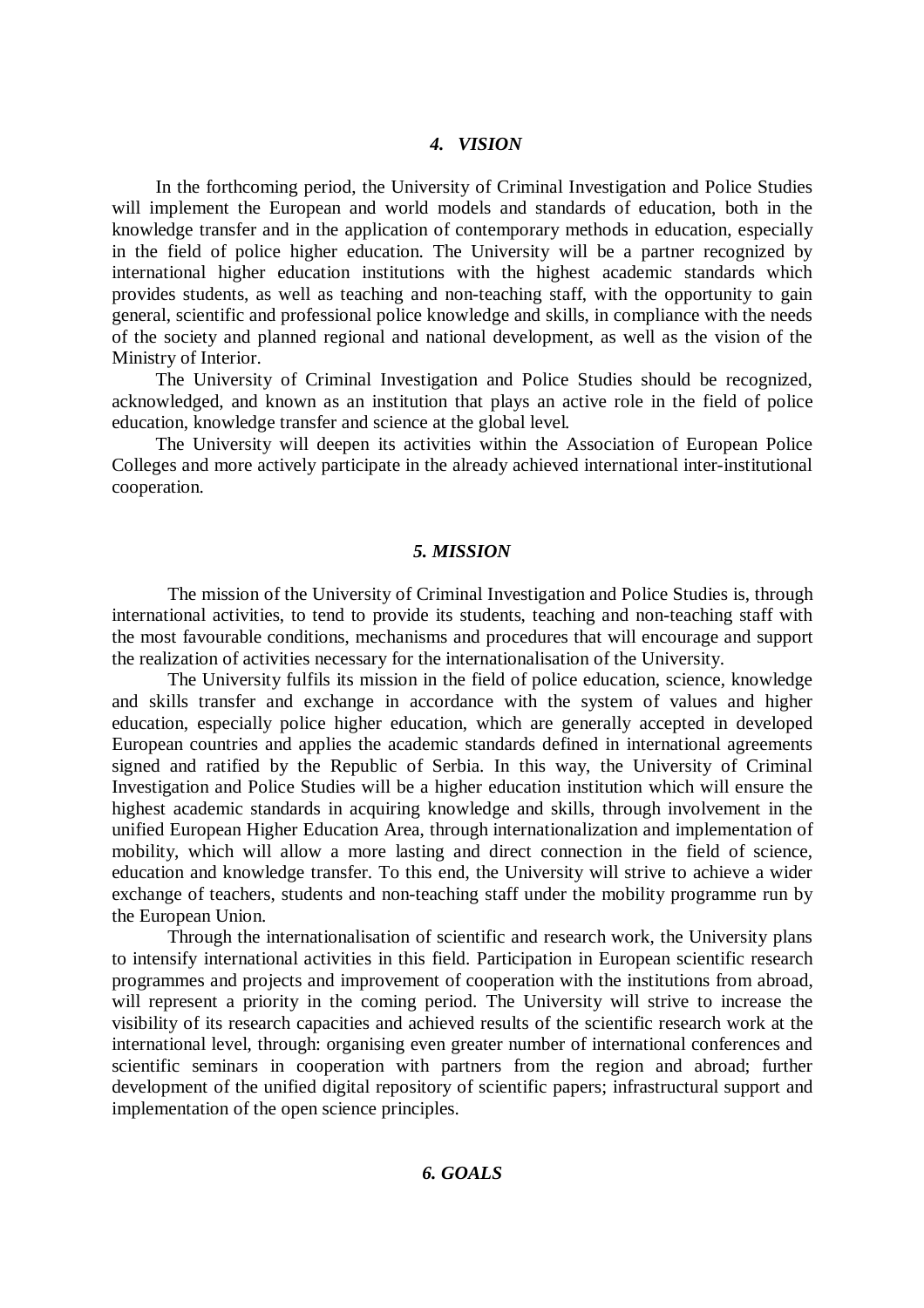The goal of the Internationalisation Strategy of the University of Criminal Investigation and Police Studies is improvement of the existing study programmes aimed at their better harmonization with those delivered at numerous European higher education institutions specialized for police education, increase of competencies of teaching and non-teaching staff, as well as development of knowledge, experience and skills of students staying abroad.

The University of Criminal Investigation and Police Studies sets the following main long-term internationalisation goals:

- 1. creating an institutional framework for the implementation of the internationalisation process through the development of documents that will facilitate the internationalization process;
- 2. promotion of existing and development of new study programmes in English or other foreign language that will broaden the academic offer of the University for both domestic and foreign students;
- 3. establishing a broader cooperation with related educational institutions in Europe and the world;
- 4. improving the network of contacts within the Association of European Police Colleges;
- 5. improvement of the ongoing cooperation with the Ministry of Interior in defining the structure, content and quality of study programmes in order to achieve internationalisation, which will ultimately enable better competences of graduates;
- 6. support to promotion of language skills (English and other foreign languages) of students, teaching and non-teaching staff, aimed at ensuring their active participation in the process of University's internationalisation;
- 7. increasing the number of incoming and outgoing mobility through the legal and administrative preparation for full participation in Erasmus+ credit mobility programmes, as well as future programmes of the European Commission in the area of higher education and other mobility programmes;
- 8. raising the level of cooperation with foreign higher education institutions with which the University already has signed cooperation agreements;
- 9. ensuring visibility of academic offer of the University in order to attract foreign students and teachers (study programmes in English language);
- 10. availability of all data relating to the mobility of students, teaching and non-teaching staff on the University's website in order to achieve their transparency;
- 11. increasing visibility of research capacities and the achieved results of the University at the national and international level.

# *7. MEASURES TO ENSURE THE INTERNATIONALISATION*

The University of Criminal Investigation and Police Studies will ensure the internationalisation through the application of the following measures:

- development of the Action Plan for the realization of internationalisation of the University of Criminal Investigation and Police Studies;
- administrative and legal preparation in order to provide the conditions for participation in international funding programmes within Erasmus+, as well as other programmes of the European Union;